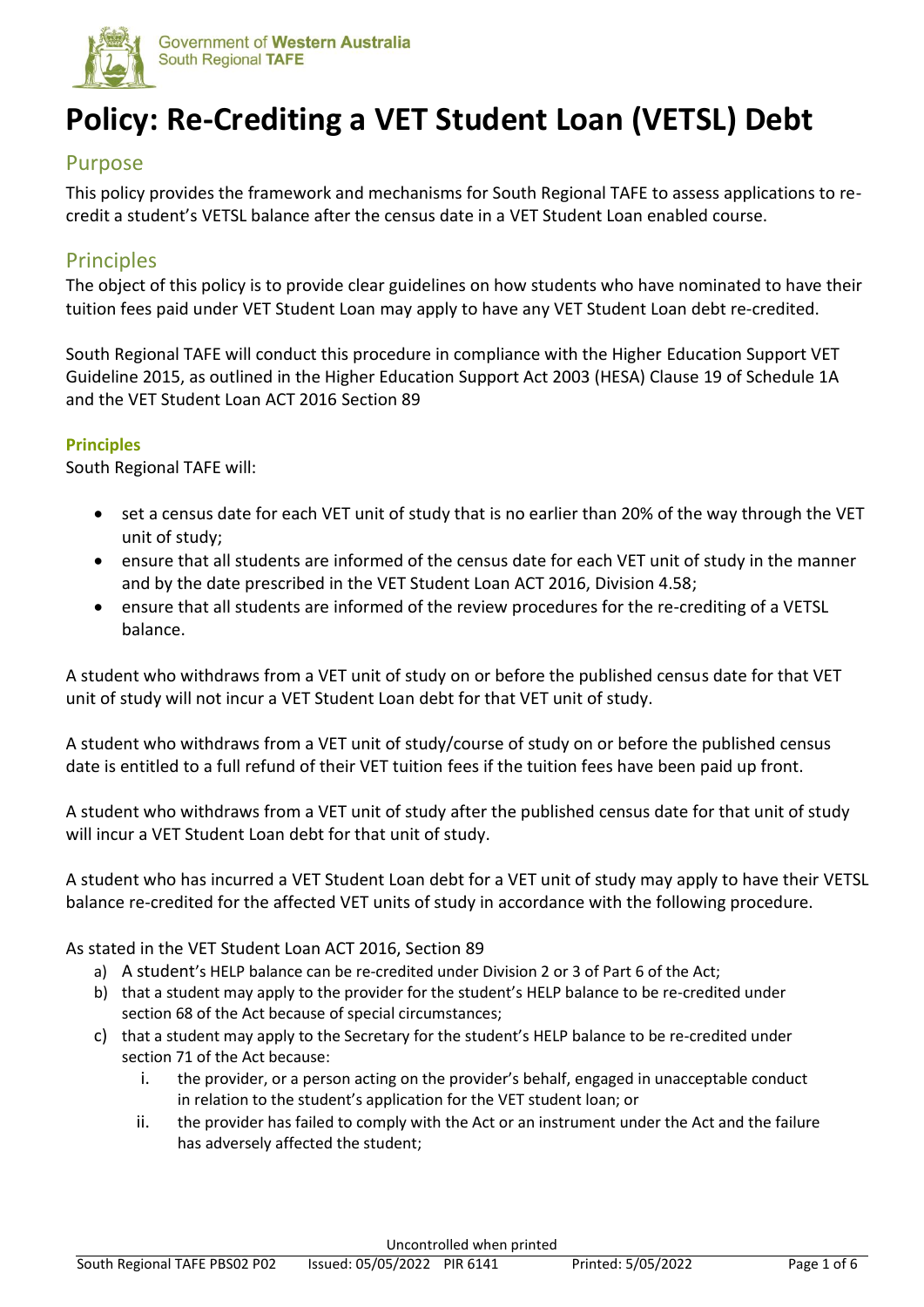#### **Special circumstances**

If a student withdraws from a VET unit of study after the census date for that VET unit of study, or has been unable to successfully complete a VET unit of study and believes this was due to special circumstances, the student may apply to have their VETSL balance re-credited for the affected VET units of study.

South Regional TAFE will re-credit the student's VETSL balance if it is satisfied that special circumstances apply which:

- are beyond the student's control; and
- did not make their full impact on the student until on or after the census date for the unit(s) of study in question; and
- make it impracticable for the student to complete the requirements for the unit(s) of study in question.

South Regional TAFE will be satisfied that a student's circumstances are beyond the student's control if a situation occurs that a reasonable person would consider is not due to the person's action or inaction, either direct or indirect, and for which the student is not responsible. The situation must be unusual, uncommon or abnormal.

Each application will be examined and determined on its merits by considering a student's claim together with independent supporting documentation substantiating the claim. Initial applications for the recrediting of a student's VETSL balance are to be made by calling the appropriate College contact as below:

VET Student Loan Administrator (08) 9780 7387 or email: [vetstudentloans@srtafe.wa.edu.au](mailto:vetstudentloans@srtafe.wa.edu.au)

The procedure for the re-crediting of a VETSL balance is as follows:

- a. when a student withdraws from a VET unit of study using the college's withdrawal/refund form, South Regional TAFE shall confirm the withdrawal by giving notice to the student in writing of the date at which the withdrawal has taken effect;
- b. when a student fails to meet the requirements for competency in a VET unit of study, South Regional TAFE shall confirm the failure by giving notice to the student in writing of the final result for that VET unit of study after results for the unit have been properly approved;
- c. the student must apply in writing to VET Student Loan Administration within 12 months from the date specified in the notice as the day of withdrawal or the date of receiving their final results for the unit of study. South Regional TAFE may exercise its discretion to waive this requirement if in its opinion it was not possible for the application to be made before the end of the 12 month period. The written application must also include supporting documentation that demonstrates that the requirements for special circumstances have been met.
- d. that applications for re-crediting under section 71 of the Act must be made within 5 years after the census day for the course, or the part of the course, concerned, or within that period as extended by the Secretary;
- e. the VET Student Loan Administrator will seek Manager approval who will consider the application and will request Managing Director approval for such requests if they are satisfied that there were

|                               |                             | Uncontrolled when printed |                    |             |
|-------------------------------|-----------------------------|---------------------------|--------------------|-------------|
| South Regional TAFE PBS02 P02 | Issued: 05/05/2022 PIR 6141 |                           | Printed: 5/05/2022 | Page 2 of 6 |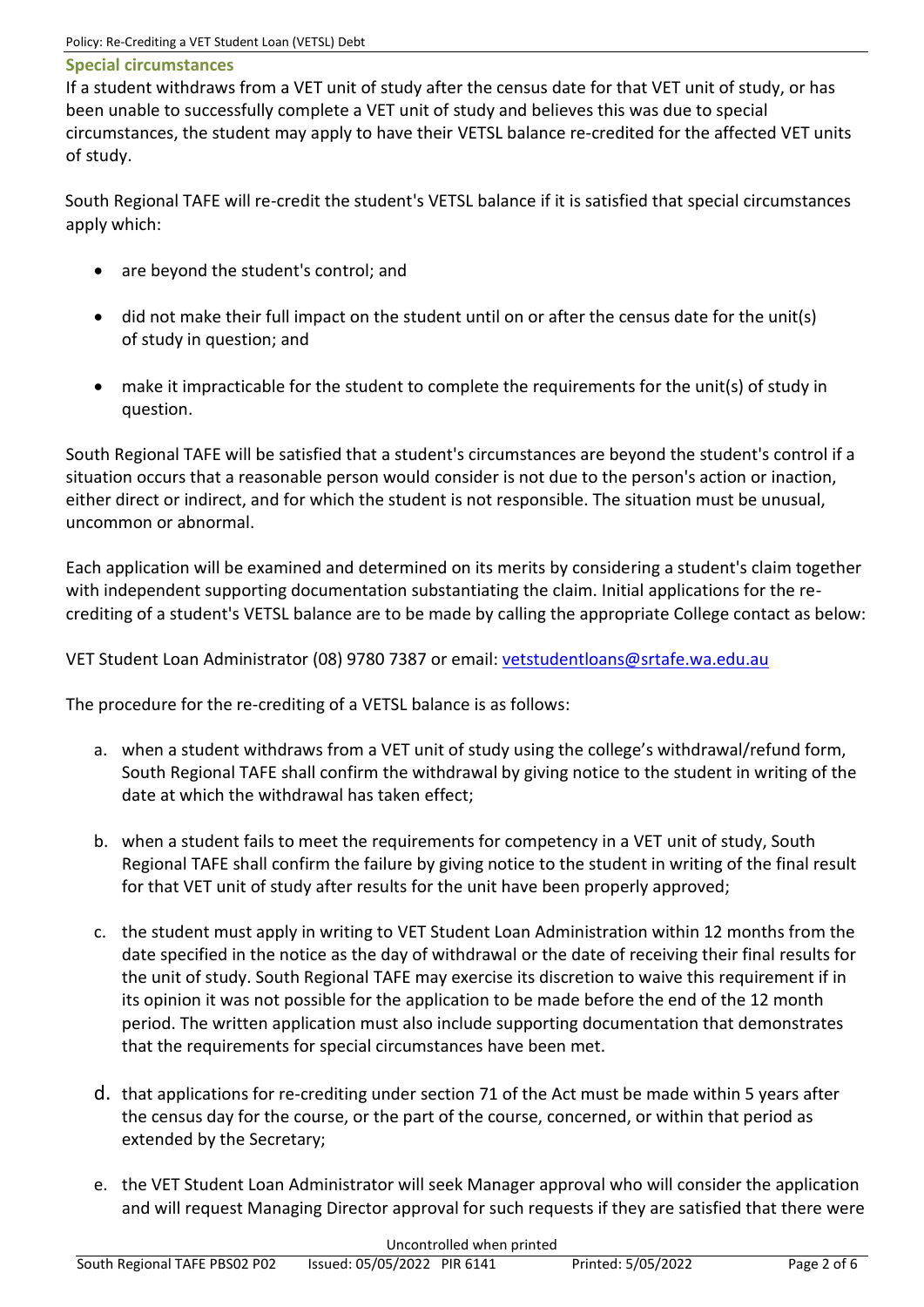special circumstances in the student's case;

- f. If the application is successful, South Regional TAFE will re-credit the student's VET Student Loan balance with an amount equal to the amounts of VET Student Loan assistance that the student has received for the affected VET units of study and the student's VET Student Loan debt for those VET units of study will be removed;
- g.
- h. VET Student Loan Administration shall advise the student of the outcome of the application within 28 days stating the reasons for the decision;
- i. VET Student Loan Administration shall also advise the student of their rights for a review of the decision if they are not satisfied with its outcome and that a request for such a review must be lodged within 28 days from the day of receipt of the decision or such longer period as the VET Student Loan Administrator allows.

#### **Review of a decision**

If a student is not satisfied with the decision made by the VET Student Loan Administrator in relation to re-crediting their VETSL balance they may request a review of the decision. The review shall be carried out by a Review Officer who is the senior manager to the original decision maker.

Any such request must be submitted to the Review Officer in writing and:

must be lodged within 28 days of receiving notice of the original decision, unless the Review Officer allows a longer period;

must specify the reasons for making the request and include any supporting documentation;

To initiate the process, please call the appropriate College contact as below:

VET Student Loan Administrator (08) 9780 7387 or email: [vetstudentloans@srtafe.wa.edu.au](mailto:vetstudentloans@srtafe.wa.edu.au)

The Review Officer shall acknowledge receipt of an application for a review of the refusal to re-credit a VETSL balance in writing and inform the applicant that if the Review Officer has not advised the applicant of a decision within 45 days of having received the application for review, the Review Officer is taken to have confirmed the original decision. This notice shall also advise the applicant that they have the right to apply to the Administrative Appeals Tribunal within 28 days of a decision for a review of that decision and will provide the contact details of the closest Administrative Appeals Tribunal Registry and the approximate costs of lodging an appeal.

The Review Officer shall:

- a. be provided with all relevant information from the person who made the original decision;
- b. review the case within 3 weeks and advise the student of the decision in writing giving the reasons for the reviewer's decision.

The Review Officer may:

- a. confirm the decision;
- b. vary the decision; or
- c. set the decision aside and substitute a new decision.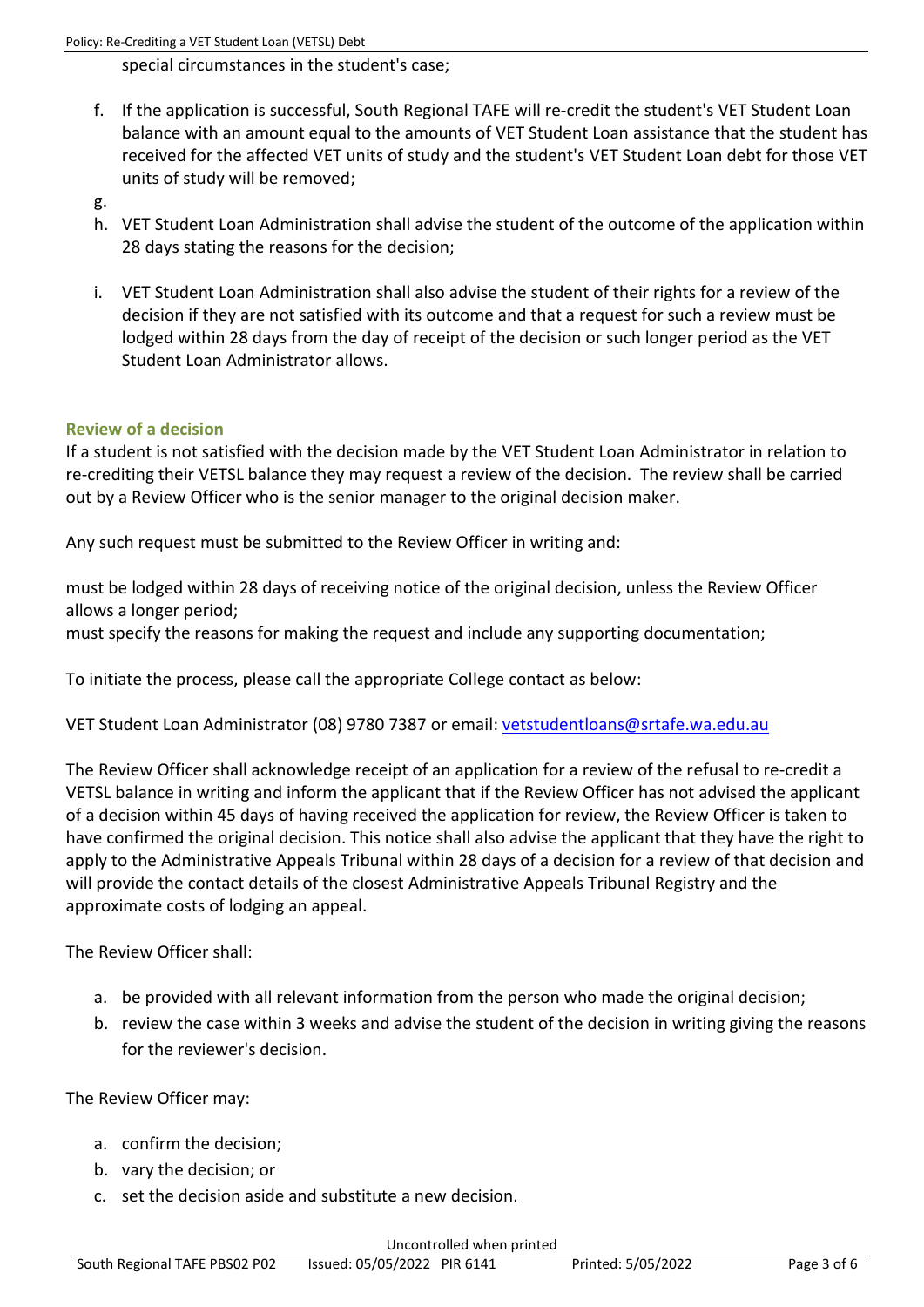The Review Officer will give written notice of the decision setting out the reasons for the decision. The applicant shall also be advised in the decision of the right to apply to the Administrative Appeals Tribunal within 28 days of receiving the written review and be provided with the contact details of the closest Administrative Appeals Tribunal Registry and the approximate costs of lodging an appeal as follows:

If you wish to further appeal this decision you may lodge an appeal with the Administrative Appeals Tribunal (AAT) within 28 days from this written notice. The current fee to lodge an application with the AAT for the review of a decision can be found on the AAT website: [www.aat.gov.au/FormsAndFees/Fees.htm](http://www.aat.gov.au/FormsAndFees/Fees.htm)

The contact details for the AAT are:

Administrative Appeals Tribunal Level 5, 111 St George's Terrace Perth WA 6000 Telephone: (08) 9327 7200 Email: perth.registry@aat.gov.au

Where a student is unsatisfied with the reviewed decision, they may apply to the Administrative Appeals Tribunal within 28 days for consideration of South Regional TAFE's decision to refuse to re-credit their VETSL balance. The student may supply additional information to the Administrative Appeals Tribunal which they did not previously supply to South Regional TAFE either in the original application or the request for review.

VET Student Loan ACT 2016 – Section 89 states:

That there is no charge for reconsideration or review of decisions, other than review by the Administrative Appeals Tribunal;

- i. that the Secretary may re-credit a student's HELP balance in relation to special circumstances if a course provider:
- ii. is unable to act or is being wound up or has been dissolved; or (ii) has failed to act and the Secretary is satisfied that the failure is unreasonable.

The Secretary of the Australian Government Department of Employment, Skills, Small and Family Business - or the Secretary's delegate - will be the respondent for cases that are brought before the AAT. Upon the Department's receipt of a notification from the AAT, the Department will notify South Regional TAFE that an appeal has been lodged. Upon receipt of this notification from the Department, the Review Officer will provide them with copies of all documents that they hold relevant to the appeal within five (5) business days.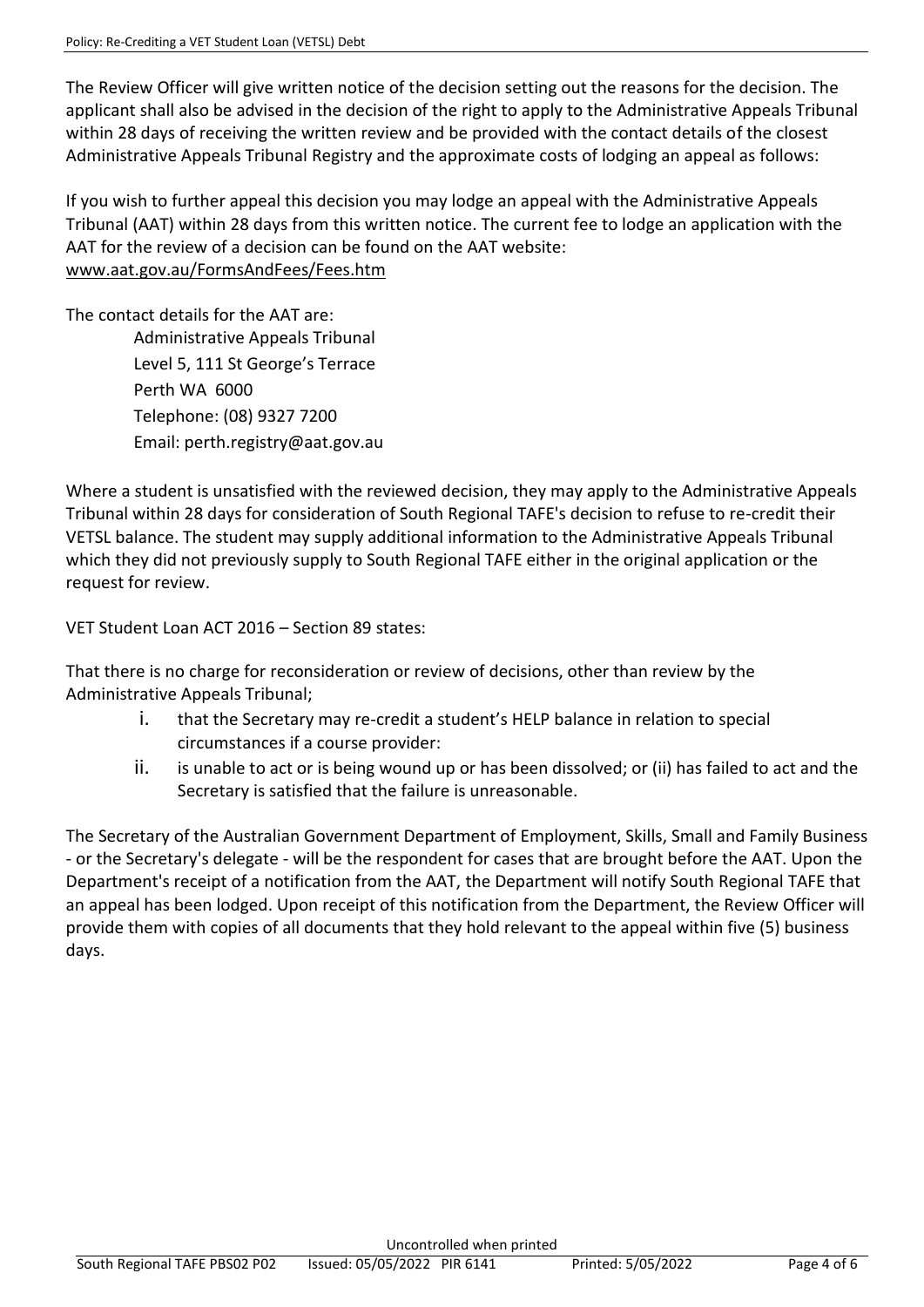#### **Remitted Debt Workflow**



Uncontrolled when printed